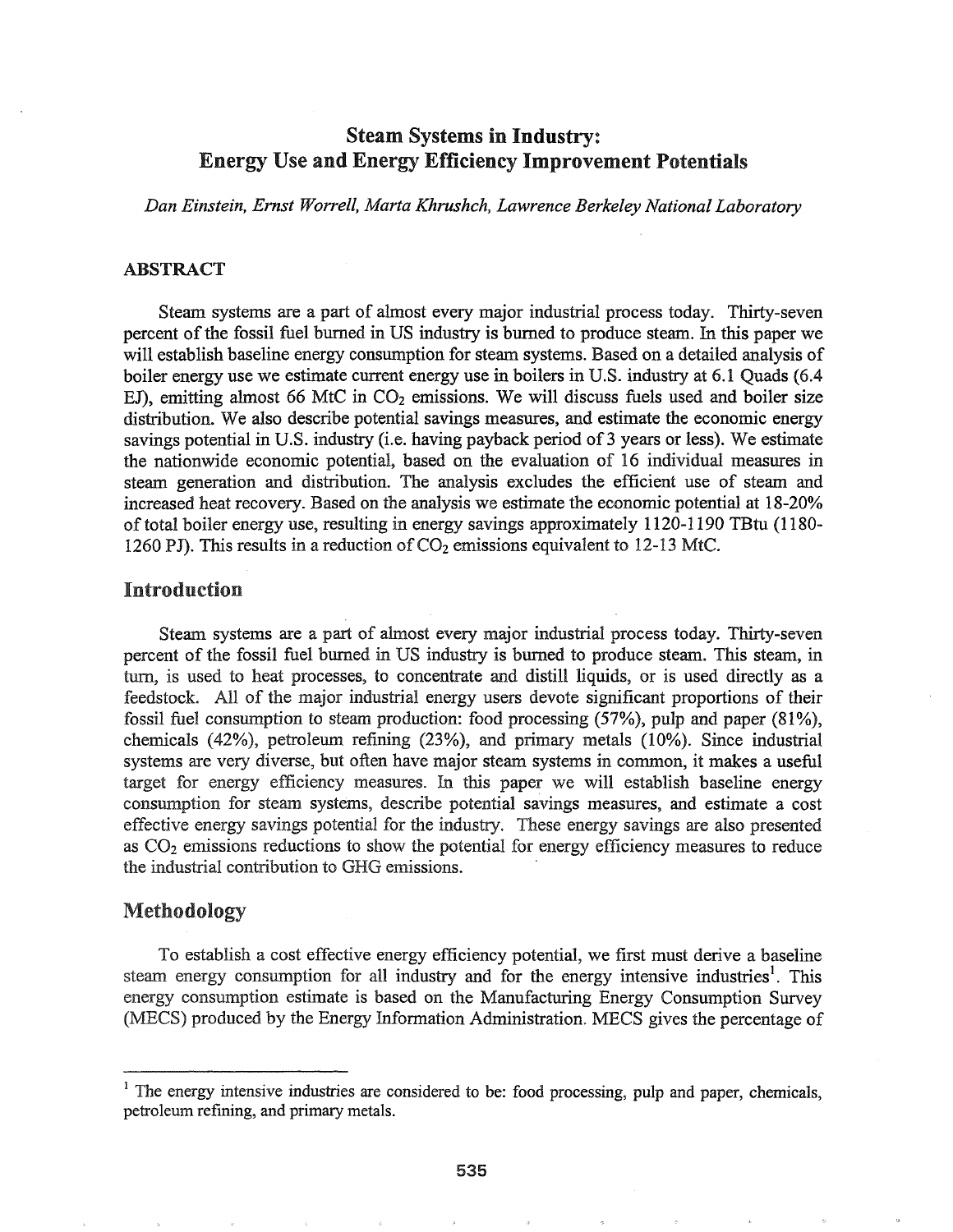fossil fuels that are used in boilers, but does not give this percentage for waste and biomass fuels. As a result we had to combine the MECS boiler fuel use data with our own estimates of how much waste and biomass fuel was used for steam production in each industry. Since we only had information on biomass and waste fuel use in the major energy intensive industries, an estimated 2% of all industrial fuel use is still unallocated.

Next, several technologies are analyzed for their savings potential. We only included only measures that were commonly available and easily applicable to a wide variety of industries. This was done ensure that our savings estimate was robust, but also means that our estimate is very conservative. If we had taken more costly, newer, and more industry specific technologies, there would likely have been some additional savings not described in our paper.

The savings potential is based on technical estimates of energy savings and experiential estimates. The energy savings estimates come from many case studies, where the technology was implemented. The information we used comes primarily from industry journals, but also includes data from organizations that promote energy efficiency. We take the savings and apply it to the industrial steam systems where it is still possible to implement. The implementation potential is based on the extent to which the measure is already implemented, and the possibility that there are barriers to implementation. For example, we have estimated that boiler maintenance could be improved in 20% of plants, based on our discussions with industry (CIBO, 1998; OIT, 1998).

With the baseline and the series of energy efficiency measures, we are able to produce an overall savings estimate. We calculate a total cost effective efficiency potential by summing the potential of all measures where implementation cost is lower than fuel cost savings. We determine the cost of implementation by calculating the Cost of Conserved Energy (CCE) which summarizes the annual costs associated with saving a GJ (approximately 0.95 MBtu) of energy with a particular measure. The CCE is calculated as follows:

> $CCE =$ Annualized Investment(\$) + Annual Change in  $0 & M$  Costs (\$) Annual Energy Savings(GJ)

The annualized investment, in tum, is calculated as follows:

Annualized Investment = Capital Cost  $\times \frac{d}{(1-(1+d)^{-n})}$ 

where d is the discount rate (set to  $30\%^2$ ), and n is the expected lifetime of the measure.

The method to calculate efficiency potential is necessarily limited, since we did not include measures to improve the transfer of heat from the steam to the final process. Our financial analysis was limited to capital, maintenance, and energy costs, while additional factors, such as: productivity increases, changing environmental compliance costs, work safety and health compliance costs, as well as opportunity costs were not considered for this analysis.

 $2$  This rate is higher than the average market return, but is deliberately set high to account for hurdle rates commonly used in industry.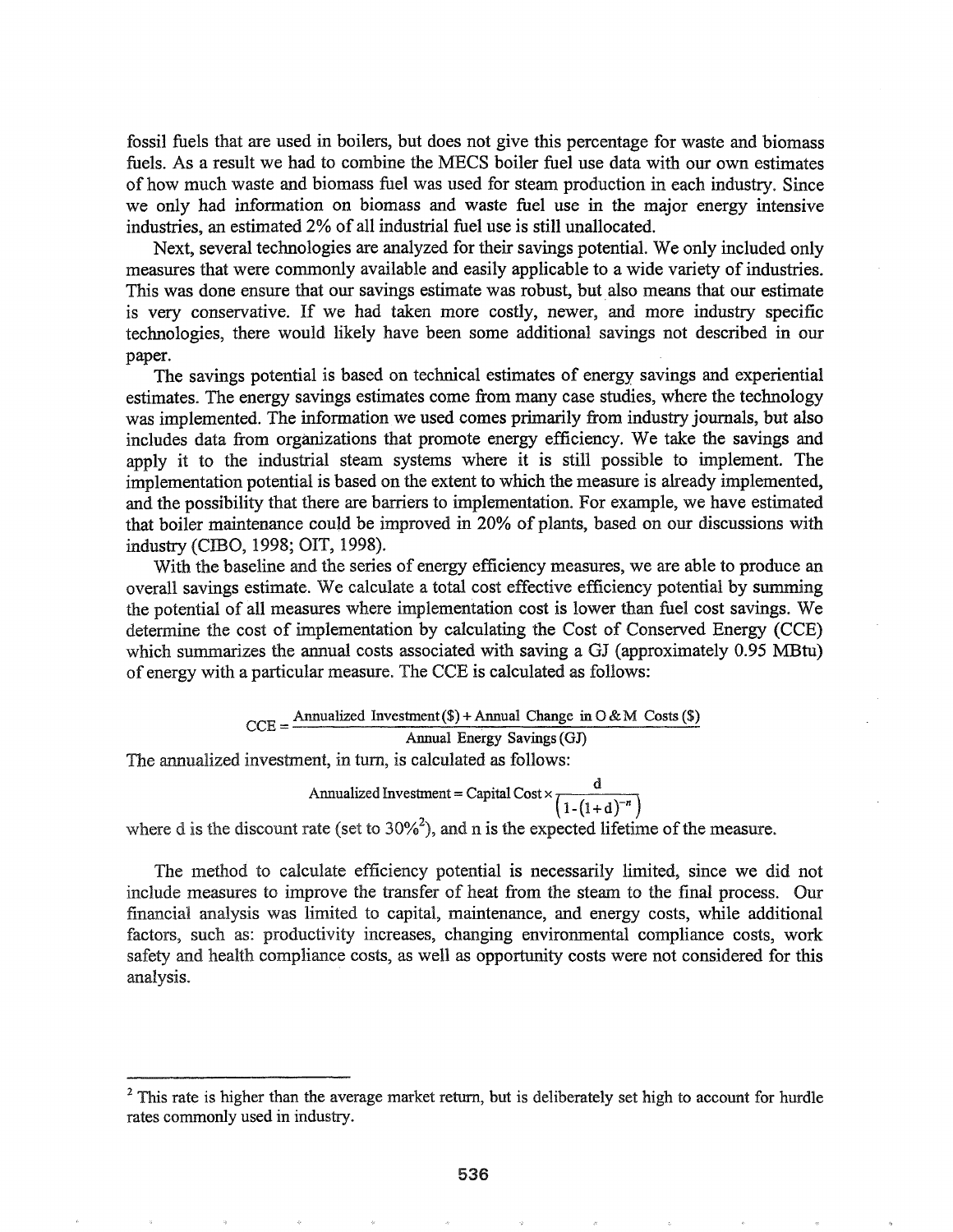## Process Overview

The use of steam as a heat source has a long and diverse history, first applied to home heating as early as Roman times and common today in large industrial settings. While the exact size and use of a modem system varies greatly, there is an overall pattern that steam systems follow, as shown in Figure 1.



#### Figure 1. Schematic Presentation of a Steam Production and Distribution System.

Treated cold feed water is fed to the boiler, where it is heated to form steam. Chemical treatment of the feed water is required to remove impurities. The impurities would otherwise collect on the boiler walls. Even though the feed water has been treated, some impurities still remain and can build up in the boiler water. As a result, water is periodically drained from the bottom of the boiler in a process known as blowdown. The generated steam travels along the pipes of the distribution system to get to the process where its heat will be used. Sometimes the steam is passed through a pressure reduction valve if the process requires lower pressure steam. As the steam is used to heat processes, and even as it travels through the distribution system to get there, the steam cools and some of it condenses. This condensate is removed by a steam trap, which allows condensate to pass through, but blocks the passage of steam. The condensate can be recirculated to the boiler, thus recovering some heat and reducing the need for fresh treated feed water.

Industry uses steam for a wide variety of purposes, the most important being process heating, drying or concentrating, steam cracking, and distillation. Drying or concentration uses steam to evaporate water to concentrate solids in a solution, or to dry out a solid product. Cracking is used to produce lighter fuels, and simply consists of heating steam and fuel together in a high-pressure chamber. Distillation is used to separate out specific chemicals or fuels out of a complex feedstock.. Table 1 summarizes steam use in various sectors of US industry.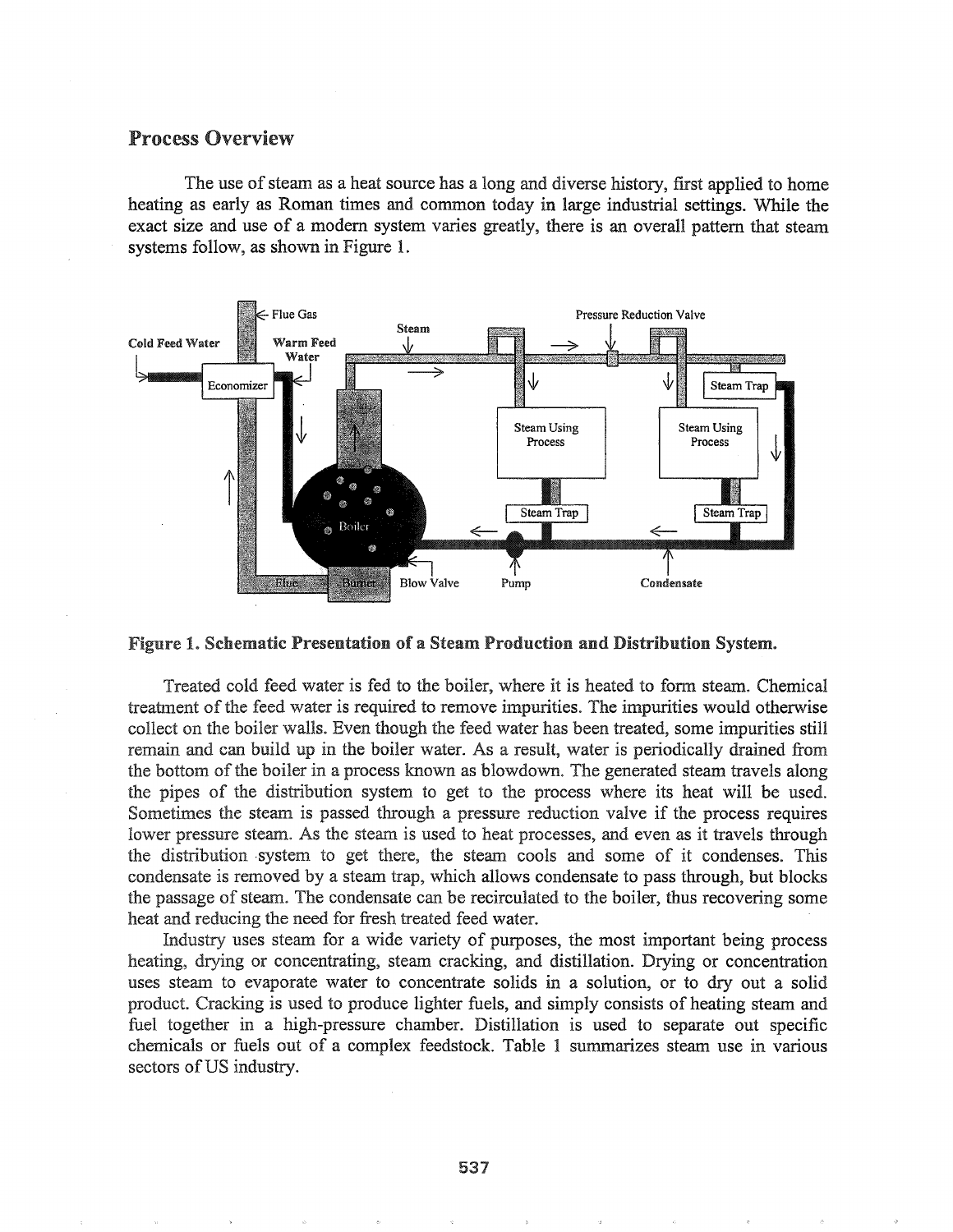| <b>Industry Sector</b>                         | <b>Total (PJ)</b> | % of Total |
|------------------------------------------------|-------------------|------------|
| <b>All Industry Groups</b>                     | 6,383             | 100.0%     |
| All Energy Intensive Industry Groups           | 5,442             | 85.3%      |
| <b>Food and Kindred Products</b>               | 706               | 11.1%      |
| Tobacco Products                               | 3                 | $0.0\%$    |
| Textile Mill Products                          | 138               | 2.2%       |
| Apparel and Other Textile Products             | 9                 | 0.1%       |
| Lumber and Wood Products                       | 310               | 4.9%       |
| Paper and Allied Products                      | 2,256             | 35.3%      |
| Printing and Publishing                        | 13                | 0.2%       |
| Chemicals and Allied Products                  | 1,463             | 22.9%      |
| Petroleum and Coal Products                    | 777               | 12.2%      |
| Petroleum Refining                             | 758               | 11.9%      |
| Rubber and Misc. Plastics Products             | 76                | 1.2%       |
| Leather and Leather Products                   | 4                 | 0.1%       |
| Stone, Clay and Glass Products                 | 34                | 0.5%       |
| Cement, Hydraulic                              | $\mathbf{2}$      | 0.0%       |
| Primary Metal Industries                       | 260               | 4.1%       |
| <b>Blast Furnace and Basic Steel Products</b>  | 220               | 3.5%       |
| Primary Aluminum                               | $\bf{0}$          | $0.0\%$    |
| <b>Fabricated Metal Products</b>               | 45                | 0.7%       |
| Industrial Machinery and Equipment             | 36                | 0.6%       |
| <b>Electronic and Other Electric Equipment</b> | 35                | 0.5%       |
| <b>Transportation Equipment</b>                | 97                | 1.5%       |
| <b>Instruments and Related Products</b>        | 42                | 0.7%       |
| Misc. Manufacturing Industries                 | 7                 | 0.1%       |
| $C_{\text{current}}$ $EIA$ $1007$              |                   |            |

Table 1. Steam Use by Industry Sector. Estimates include MECS boiler fuel use and fuel that we assumed was used in boiler (see also Table 2).

Source: EIA, 1997

## Baseline Energy Consumption for Steam Production

We had to establish a 'new' baseline for energy use by boilers because, firstly, the statistics for fuel input and steam output come from different databases. These databases set slightly different parameters for which boilers they count, making it impossible to compare the two and produce an overall boiler efficiency measurement. Secondly, there are no statistics for heat demand at the process end, so direct calculation of steam system efficiency is impossible.

Table 2 shows the fuel used by steam systems in industry.. The values shown represent final energy use<sup>3</sup> and higher heating values of fuels<sup>4</sup>. Table 3 shows that the main fuels used in steam generation are natural gas and coal.

<sup>&</sup>lt;sup>3</sup> Final energy simply represents all the energy consumed at an industrial facility. Purchased electricity and steam are accounted by simple energy content as they enter the facility.. This is in contrast to primary energy which includes the energy used to make that steam and electricity. For the United States in 1994, the electric generation efficiency was 32.1%.

<sup>&</sup>lt;sup>4</sup> Higher heating values represent the heat content of fuels, including the latent heat contained in the water vapor produced when the fuel is burned. Although this somewhat overestimates the useful energy contained in fuel (since flue gasses usually exit the plant hotter than the boiling point of water) it is the standard used in US statistics.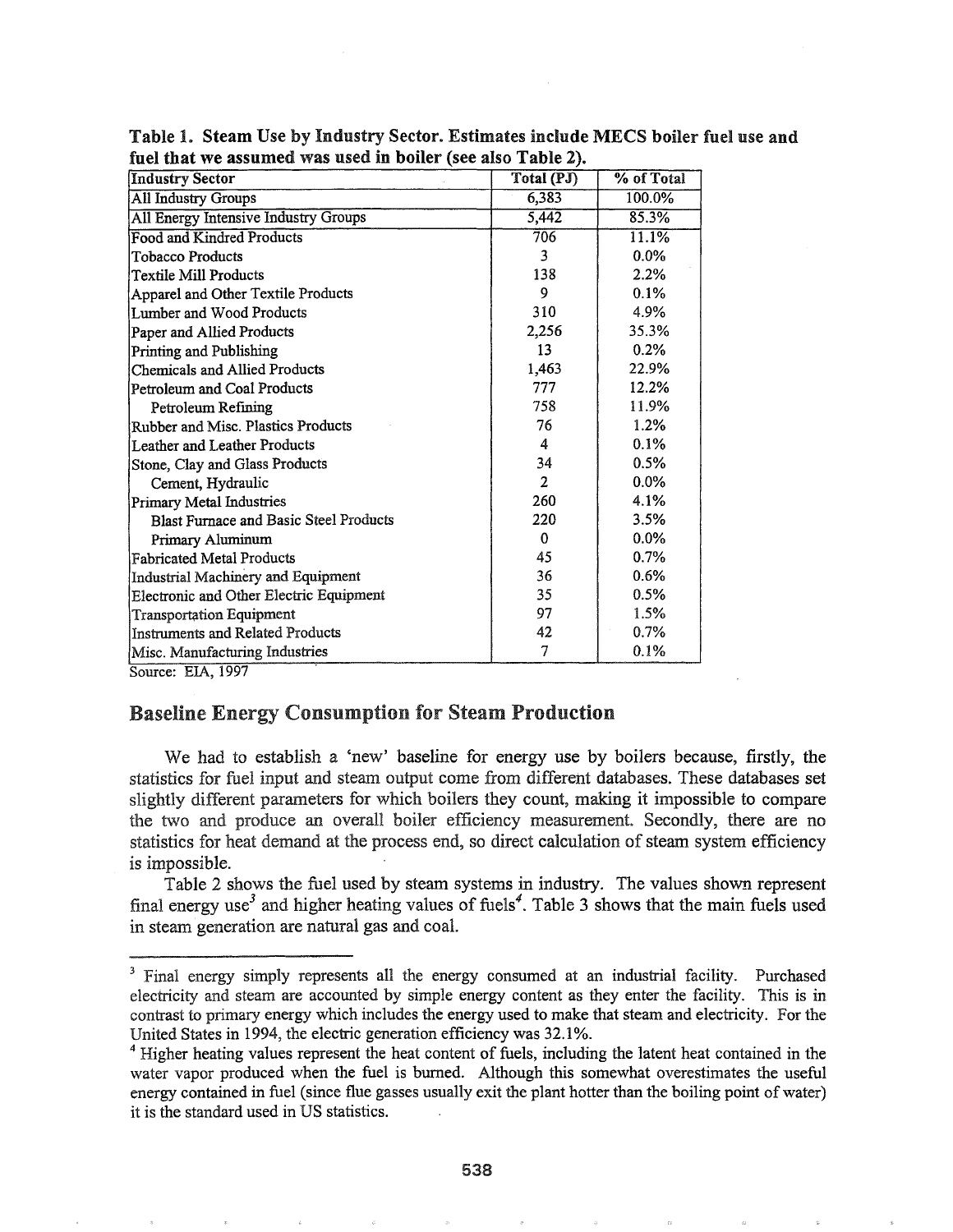Different fuels have different efficiencies because of the hydrogen content of the fuel. When a fuel is burned, the hydrogen becomes water. Energy must be expended to boil this water, and the water escapes as part of the flue gas. Thus, the higher the hydrogen content of the fuel, the more energy is lost to the flue gas. The efficiency of coal boilers varies between 81 and 85%, for oil between 78 and 81% and for gas between 76% and 81% (HHV) (OIT, 1998). Boilers are sometimes poorly maintained, and can lose up to 30% of their original efficiency as a result (OIT, 1998). Table 4 shows the size distribution of boilers in industry. Note that the chemical industry has by far the largest capacity of small boilers, while paper has the largest capacity of large boilers.

|                    | <b>Energy Intensive Industry</b> |             |                     | <b>Total Industry</b> |        |                                                |  |
|--------------------|----------------------------------|-------------|---------------------|-----------------------|--------|------------------------------------------------|--|
|                    | Total<br><b>Steam System</b>     |             | <b>Steam System</b> | Steam System          | Total  | Steam System                                   |  |
|                    | Consumption                      | Consumption | Consumption         |                       |        | <b>Consumption   Consumption   Consumption</b> |  |
| Fuel               | (PI)                             | (PI)        | (% of Energy)       | (PJ)                  | (PD)   | (% of Total                                    |  |
|                    |                                  |             | Intensive Industry) |                       |        | Industry)                                      |  |
| Electricity        | 18                               | 1,633       | $1\%$               | 30                    | 2,802  | $1\%$                                          |  |
| Oil                | 306                              | 458         | 67%                 | 375                   | 626    | 60%                                            |  |
| Natural Gas        | 2,148                            | 4,912       | 44%                 | 2,528                 | 6,479  | 39%                                            |  |
| LPG                | 14                               | 17          | 81%                 | 16                    | 104    | 15%                                            |  |
| Coal               | 781                              | 824         | 95%                 | 923                   | 1,264  | 73%                                            |  |
| Other <sup>b</sup> | $2,176^c$                        | 5,066       | 43%                 | $2,512^{\circ}$       | 6,149  | 41%                                            |  |
| Total              | 5,442                            | 13,516      | 40%                 | 6,383                 | 17,423 | 37%                                            |  |

Table 2. US Final Energy<sup>a</sup> Baseline for Steam Production in U.S. Industry (1994).

Source: EIA, 1997; Worrell et al. 1999

a. Excludes feedstocks

b. Mostly biomass and waste used as fuel.

C.. This number assumes the following: All biomass fuel and waste oil is used in boilers; The proportion of waste gas used in boilers is the same as the proportion of natural gas used for this purpose, and 81 PJ of coke oven gas and blast furnace gas is used to power boilers (Worrell et al. 1999)

|                          | <b>Energy Intensive Industry</b> |                           |                                                       | <b>Total Industry</b>                   |                           |                                         |  |
|--------------------------|----------------------------------|---------------------------|-------------------------------------------------------|-----------------------------------------|---------------------------|-----------------------------------------|--|
|                          | <b>Steam System</b><br>Emissions | Total<br><b>Emissions</b> | <b>Steam System</b><br><b>Emissions</b>               | <b>Steam System</b><br><b>Emissions</b> | Total<br><b>Emissions</b> | <b>Steam System</b><br><b>Emissions</b> |  |
| Fuel                     | (MtC)                            | (MtC)                     | $\sqrt{\frac{6}{6}}$ of Energy<br>Intensive Industry) | (MtC)                                   | (MtC)                     | (% of Total<br>Industry)                |  |
| Electricity <sup>a</sup> | 0.9                              | 79.2                      | 1%                                                    | 1.4                                     | 135.9                     | $1\%$                                   |  |
| lOil.                    | 6.1                              | 9.1                       | 67%                                                   | 7.5                                     | 12.4                      | 60%                                     |  |
| Natural Gas              | 29.6                             | 67.6                      | 44%                                                   | 34.8                                    | 89.2                      | 39%                                     |  |
| LPG                      | 0.2 <sub>1</sub>                 | 0.3                       | 81%                                                   | 0.3                                     | 1.7                       | 15%                                     |  |
| $ $ Coal                 | 18.7                             | 19.8                      | 95%                                                   | 22.1                                    | 30.3                      | 73%                                     |  |
| Other <sup>b</sup>       | 0.0                              | 0.0                       | N/A                                                   | 0.0                                     | 0.0                       | N/A                                     |  |
| Total                    | 55.5                             | 176.0                     | 32%<br>66.1                                           |                                         | 269.5                     | 25%                                     |  |

Table 3. Carbon Emissions from the Production of Steam in US Industry (1994)

Source: EIA, 1997

a.Carbon Emissions from electricity are calculated based on electric utility carbon emissions. 3% of purchased electricity comes from non-utility sources (4% for energy intensive industries alone) (EIA, 1997).

b. Mostly biomass and waste used as fueL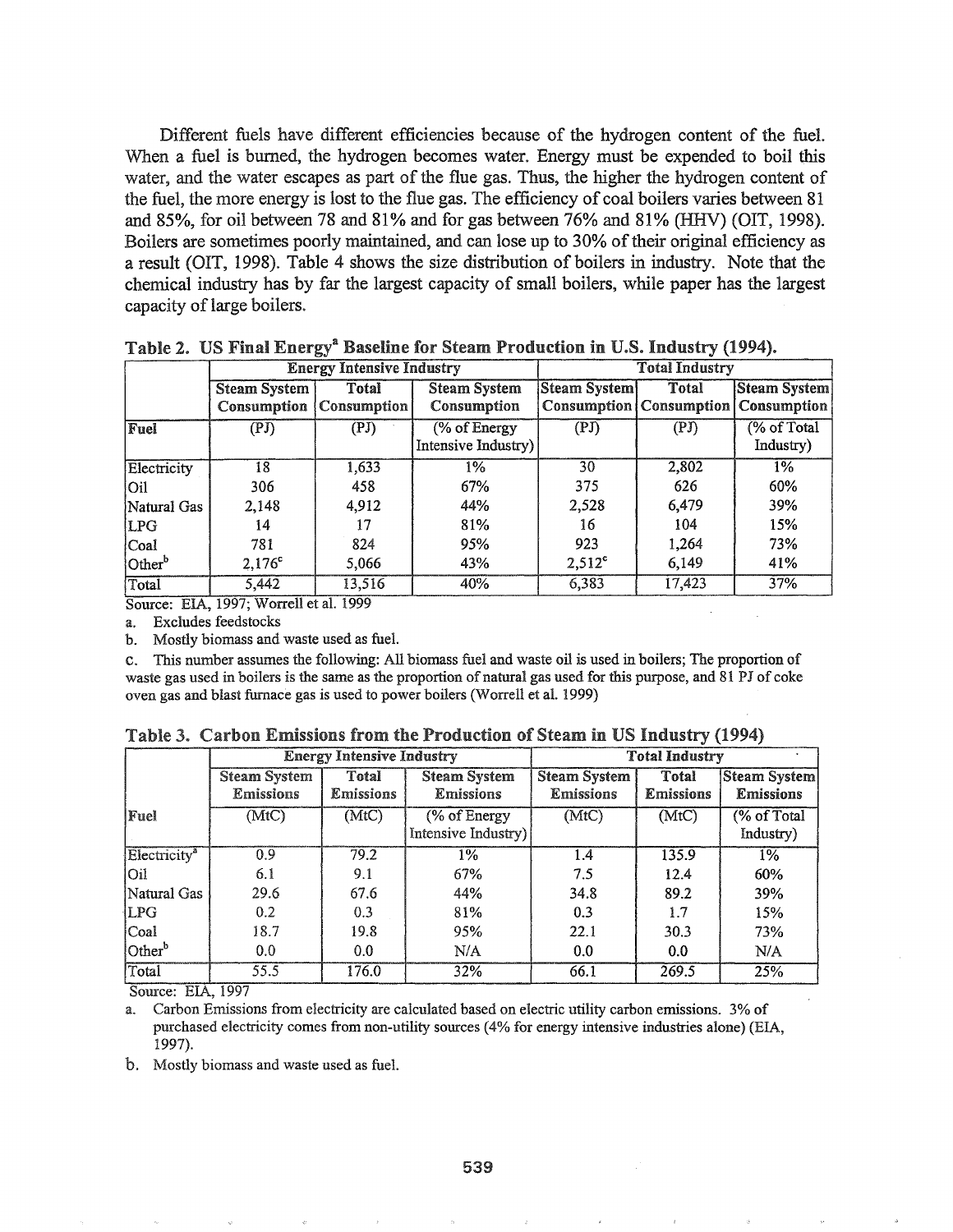|                                                                                                  | $11-53$ GJ/hr |       | 54-106 GJ/hr |       | 107-264 GJ/hr |       | $>264$ GJ/hr |            | <b>Total</b> |
|--------------------------------------------------------------------------------------------------|---------------|-------|--------------|-------|---------------|-------|--------------|------------|--------------|
|                                                                                                  | GJ/hr         | $\%$  | GJ/hr        | %     | GJ/hr         | %     | GJ/hr        | %          | GJ/hr        |
| Chemicals                                                                                        | 135,051       | 25.7% | 82,523       | 15.7% | 151,097       | 28.8% | 156,373      | $ 29.8\% $ | 525,044      |
| Food                                                                                             | 98,573        | 35.9% | 68,869       | 25.1% | 69,982        | 25.5% | 36,984       | $ 13.5\% $ | 274,409      |
| Paper                                                                                            | 39,282        | 10.1% | 42,630       | 10.9% | 96,895        | 24.9% | 210,809      | $ 54.1\% $ | 389,617      |
| Refining                                                                                         | 34,744        | 15.7% | 29,934       | 13.5% | 50,607        | 22.9% | 106,106      | 47.9%      | 221.391      |
| Primary                                                                                          | 56,341        | 28.2% | 24,583       | 12.3% | 43,694        | 21.9% | 75,216       | 37.6%      | 199,834      |
| Metals                                                                                           |               |       |              |       |               |       |              |            |              |
| Source: GRI, 1996. Note: The size ranges are uneven numbers because the original data was in Btu |               |       |              |       |               |       |              |            |              |

Table 4. Distribution of Boilers by Size and Major Industrial sector in U.S. Industry

#### Energy Efficiency Measures for Boilers

1. Improved process control. Flue gas monitors are used to maintain optimum flame temperature, and monitor CO, oxygen and smoke. The oxygen content ofthe exhaust gas is a comhihation of excess air (which is deliberately introduced to improve safety or reduce emissions) and air infiltration (air leaking into the boiler). By combining an oxygen monitor with an intake airflow monitor, it is possible to detect (small) leaks. Using a combination of CO and oxygen readings, it is possible to optimize the fuel/air mixture for high flame temperature (and thus the best energy efficiency) and low emissions. We assume that this measure can be applied to all large boilers (62% of total boiler capacity) because of its 0.6 year payback (IAC, J999), saving about 3% (Zeitz, 1995). This measure may be too expensive for small boilers.

**2. Reduce flue gas quantities.** Often, excessive flue gas results from leaks in the boiler and the~flue, reducing the heat transferred to the steam, and increasing pumping requirements. These leaks are often easily repaired. Savings amount to 2-5% (OlT, 1998). This measure consists of a periodic repair based on visual inspection. The savings from this measure and from flue gas monitoring are not cumulative, as they both address the same losses, hence we exclude it in our savings estimate.

3. Reduce excess air. The more air is used to burn the fuel, the more heat is wasted in heating air. Air slightly in excess of the ideal stochiometric fuel/air ratio is required for safety, and to reduce  $NO<sub>x</sub>$  emissions, but approximately 15% is adequate (OIT, 1998; Ganapathy, 1994). Poorly maintained boilers can have up to 140% excess air. Reducing this back down to 15% even without continuous automatic monitoring would save 8%. The vast majority of boilers already operate at 15% excess air or lower, and the measure is not considered to result in significant savings.

4. Improve insulation. New materials insulate better, and have a lower heat capacity. Savings of 6-26% can be achieved if this improved insulation is combined with improved heater circuit controls. This improved control is required to maintain the output temperature range of the old firebrick system. As a result of the ceramic fiber's lower heat capacity the output temperature is more vulnerable to temperature fluctuations in the heating elements. (Caffal, 1995). We do not have sufficient information to determine energy savings in US industries.

5. Maintain boilers. In the absence of a good maintenance system, the burners and condensate return systems can wear or get out of adjustment. These factors can end up costing a steam system up to 20-30% of initial efficiency over 2-3 years (OIT, 1998). We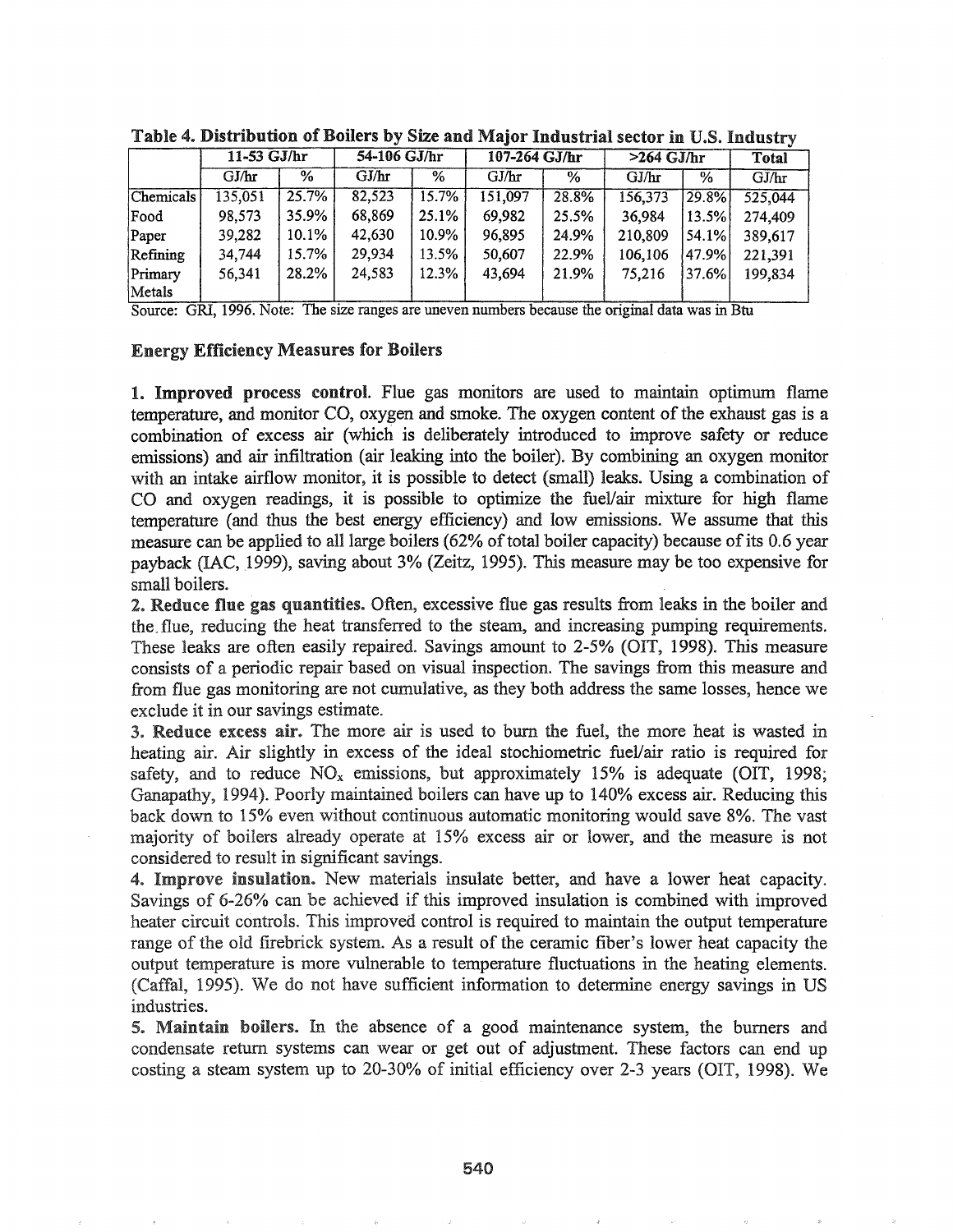estimate a 10% possible energy savings (OIT, 1998) for 20% of all boilers, based on energy audits across US industries (IAC, 1999).

6. Recover heat from flue gas. Heat from flue gasses can be used to preheat boiler feed water in an economizer. While this measure is fairly common in large boilers, there is often still potential for more heat recovery. The limiting factor for flue gas heat recovery is the economizer wall temperature that should not drop below the dew point of acids in the flue gas.. Traditionally this is done by keeping the flue gasses at a temperature significantly above the acid dew point. However, the economizer wall temperature is more dependent on the feed water temperature than flue gas temperature because of the high heat transfer coefficient of water. As a result, it makes more sense to preheat the feed water to close to the acid dew point before it enters the economizer. This allows the economizer to be designed so that the flue gas exiting the economizer is just barely above the acid dew point. 1% of fuel use is saved for every  $25^{\circ}$ C reduction in exhaust gas temperature. (Ganapathy, 1994). Since exhaust gas temperatures are already quite low, we assume a 1% savings across all boilers, with a payback of 2 years (IAC, 1999).

7. Recover steam from blowdown. When the water is blown from the high pressure boiler tank, the pressure reduction often produces substantial amounts of steam. This steam is low grade, but can be used for space heating and feed water preheating. We assume that this measure can save 1.3% of boiler fuel use<sup>5</sup> for all small boilers (38% of total boiler capacity)<sup>6</sup> with a payback of 2.7 years (IAC, 1999).

| Measure                                    | <b>Fuel Saved</b>                                 | Payback<br>Period<br>(years) | <b>Implementation</b><br>Potential | <b>Other Benefits</b>                                                   |
|--------------------------------------------|---------------------------------------------------|------------------------------|------------------------------------|-------------------------------------------------------------------------|
| <b>Improved Process Control</b>            | 3%                                                | 0.6                          | 59%                                | <b>Reduced Emissions</b>                                                |
| <b>Reduced Flue Gas</b><br><b>Quantity</b> | $2 - 5%$                                          |                              |                                    | Cheaper emission<br>controls                                            |
| <b>Reduced Excess Air</b>                  | 1% improvement<br>for each 15%<br>less excess air |                              | $0\%$                              |                                                                         |
| <b>Improved</b> Insulation                 | $6 - 26%$                                         | 9                            |                                    | Faster warm-up                                                          |
| <b>Boiler Maintenance</b>                  | 10%                                               | 0                            | <b>20%</b>                         | Reduced emissions                                                       |
| <b>Flue Gas Heat Recovery</b>              | 1%                                                | $\mathcal{Z}$                | 100%                               |                                                                         |
| Blowdown Steam Heat<br>Recovery            | 1.3%                                              | $\overline{2.7}$             | 41%                                | Reduced damage to<br>structures (less moist<br>air is less corrosive).  |
| <b>Alternative Fuels</b>                   | Variable                                          |                              |                                    | Reduces solid waste<br>stream at the cost of<br>increased air emissions |

Table 5. Summary of Energy Efficiency Measures in Industrial Boilers

#### Energy Efficiency Measures for Heat Distribution

1. Improve insulation. This measure can be to use more insulating material, or to make a careful analysis of the proper insulation material. Crucial factors in choosing insulating  $\mathcal{N}_{\mathcal{A}}$ 

<sup>&</sup>lt;sup>5</sup> Based on the following assumptions: 10% of boiler water is blown down (OIT, 1998) and 13% of the energy can be recovered from this (Johnston, 1995).

 $6$  All heavy industry boilers less than 100MMBtu/hr (GRI, 1996).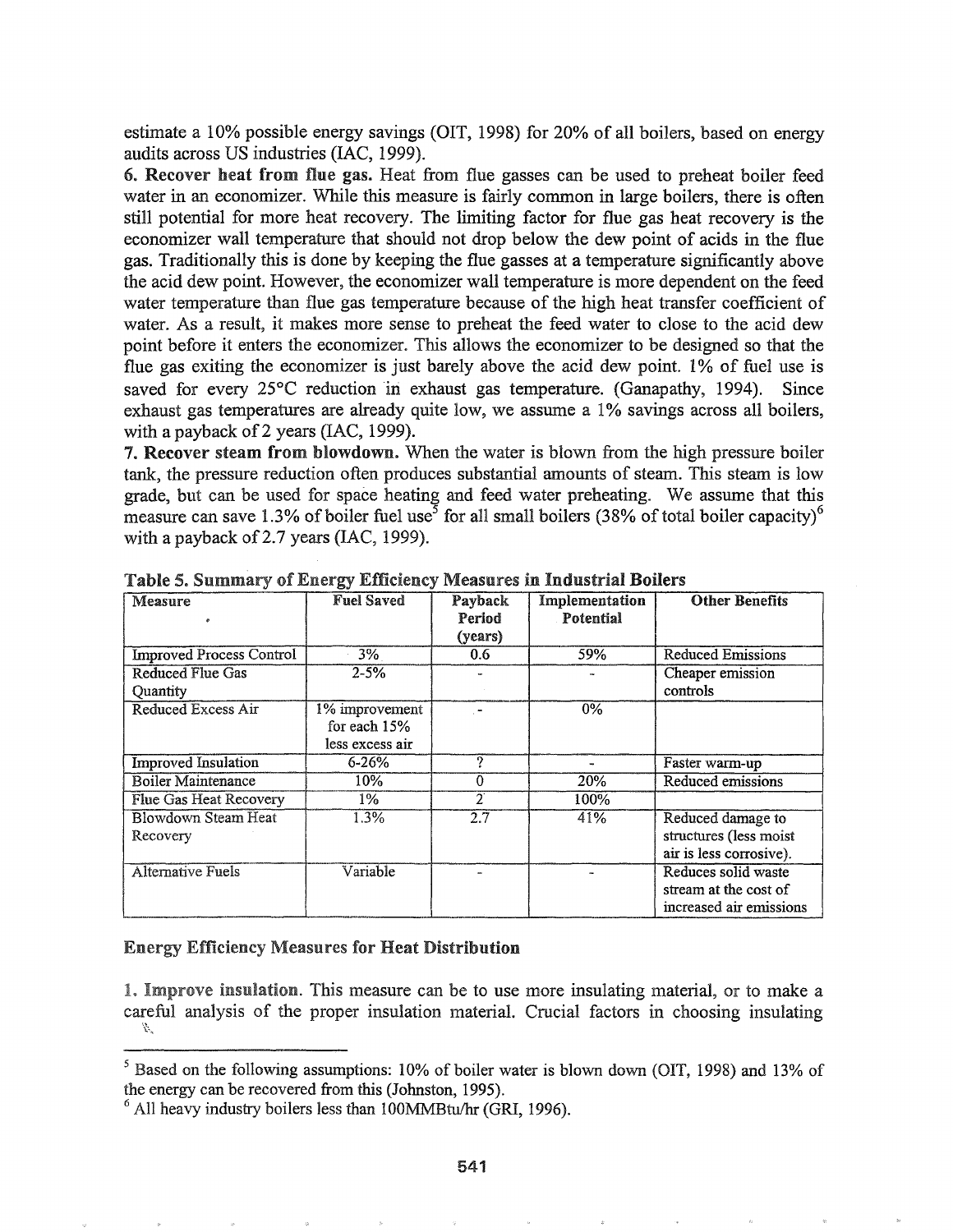material include: low thermal conductivity, dimensional stability under temperature change, resistance to water absorption, and resistance to combustion. Other characteristics of insulating material may also be important depending on the application, e.g. tolerance of large temperature variation and system vibration, and compressive strength where insulation is load bearing (Baen and Barth, 1994). Improving the insulation on the existing stock of heat distribution systems would save an average of 3-13% in all systems (OIT, 1998) with an average payback period of 1.1 years<sup>7</sup> (IAC, 1999).

2. Maintain insulation. It is often found that after repairs, the insulation is not replaced. In addition, some types of insulation can become brittle, or rot. As a result, energy can be saved by a regular inspection and maintenance system (CIBO, 1998). Exact energy savings and payback periods are, however, unknown.

3. Improve steam traps. Using modern thermostatic element steam traps can reduce energy use while improving reliability. The main advantages offered by these traps are that they open when the temperature is very close to that of the saturated steam (within  $2^{\circ}C$ ), purge noncondensible gases after each opening, and are open on startup to allow a fast steam system warm-up. These traps are also very reliable, and useable for a wide variety of steam pressures (Alesson, 1995). We could not estimate the exact savings.

4. Maintain steam traps. A simple program of checking steam traps to ensure they operate properly can save significant amounts of energy. If the steam traps are not regularly monitored, 15-20% of the traps can be malfunctioning. Energy savings for a regular system of steam trap checks and follow-up maintenance is estimated at 10% (OIT, 1998; Jones 1997; Bloss, 1997) with a payback period of 0.5 years (IAC, 1999). This measure offers a quick payback but is often not implemented because maintenance and energy costs are separately budgeted. Some systems already use this practice, so we estimate that this can be applied to 50% of steam systems.<sup>8</sup>

Monitor steam traps automatically. Attaching automated monitors to steam traps in conjunction with a maintenance program can save even more energy, without significant added cost. This system is an improvement over steam trap. maintenance alone, because it gives quicker notice of steam trap malfunctioning or failure. Using automatic monitoring is estimated to save an additional 5% over steam trap maintenance, with a payback of 1 year<sup>9</sup> (Johnston, 1995; Jones, 1997). Systems which are able to implement steam trap maintenance are also likely to be able to implement automatic monitoring; so we estimate that 50% of systems can still implement this measure.

6. Repair leaks. As with steam traps, the distribution pipes themselves often have leaks that go unnoticed without a program ofregular inspection and maintenance. In addition to saving 3% of energy costs having such a program can reduce the likelihood of having to repair

 $7$  The IAC database shows a series of case studies where a particular technology was used. It gives a wide variety of information, including the payback period for each case. We calculated an overall payback for a technology by averaging all the individual cases.

 $8$  This assumption is based on the fact that this measure has a short payback, but will not be applied to all systems because maintenance and energy budgets are often separate (CIBO, 1998).

<sup>&</sup>lt;sup>9</sup> Calculated based on a UK payback of 0.75 years. The US payback is longer because energy prices in the US are lower, while capital costs are similar.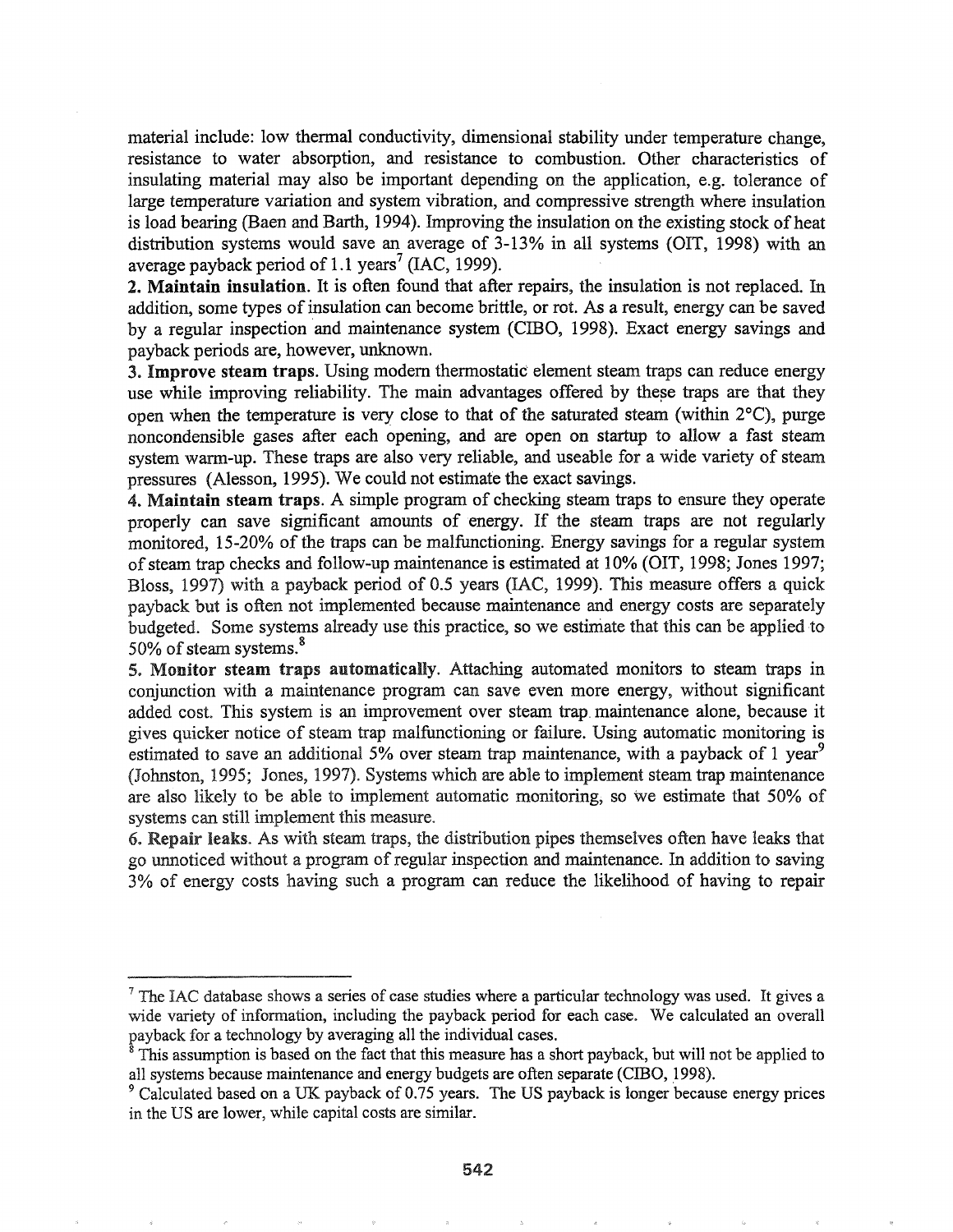major leaks. (OIT, 1998). We estimate that this is applicable to 12% of industry<sup>10</sup> with a payback of 0.4 years (IAC, 1999).

7~ Recover flash steam. When a steam trap purges condensate from a pressurized steam distribution system to ambient pressure, flash steam is produced. This steam can be used for space heating or feed water preheating (Johnston, 1995). The potential for this measure is extremely site dependent, as it is unlikely that a producer will want to build an entirely new system of pipes to transport this low grade steam to places where it can be used, unless it can be used close to the steam traps. Hence, the savings are site dependent and not included in our analysis.

8. Return condensate. Reusing the hot condensate in the boiler saves energy and reduces the need for treated boiler feed water. The substantial savings in energy costs and purchased chemicals costs makes building a return piping system attractive. This measure has, however, already been implemented in most places where it is easy to accomplish. We assume a 10% energy savings (OIT, 1998) with a payback of 1.1 years for 2% of the boiler population (IAC, 1999).

| <b>Measure</b>                                   | <b>Fuel Saved</b>    | Payback<br>Period<br>(years) | Implementation<br>Potential $11$ | <b>Other Benefits</b>                    |
|--------------------------------------------------|----------------------|------------------------------|----------------------------------|------------------------------------------|
| <b>Improved Insulation</b>                       | $3 - 13%$            | 1.1                          | 100%                             |                                          |
| <b>Improved Steam Traps</b>                      | Unknown              | Unknown                      |                                  | Greater reliability                      |
| <b>Steam Trap Maintenance</b>                    | $10 - 15%$           | 0.5                          | 50%                              |                                          |
| Automatic Steam Trap<br>Monitoring <sup>12</sup> | 5%                   |                              | 50%                              |                                          |
| Leak Repair                                      | $3 - 5%$             | 0.4                          | 12%                              | Reduced requirement<br>for major repairs |
| Flash Steam Recovery/<br>Condensate Return       | $83\%$ <sup>13</sup> | Unknown                      |                                  | Reduced water<br>treatment costs         |
| Condensate Return<br>Alone                       | 10%                  | 1.1                          | 2%                               | Reduced water<br>treatment costs         |

Table 6. Energy Efficiency Measures in Industrial Steam Distribution Systems

### **Cost Effective Energy Savings**

In order to calculate the cost-effective energy savings potential, we present the measures in a supply curve. With the measures plotted in this way, it is easy to see which measures are economical for given investment criteria, i.e. a discount rate of 30%. We have generated two supply curves, one for industry as a whole, and one for the energy intensive industries alone. We also used a range of fuel prices for each curve. The high-end fuel price is the average price for fuel used in industrial boilers according to MECS. The low-end fuel price assumes that waste fuels are free. The question of what waste fuels cost is largely an accounting

 $10$  This estimate is based on the percentage of IAC heat system projects where leak repairs were implemented.

 $11$  This refers to the percentage of boilers that could implement this measure cost effectively

 $12$  In addition to a regular maintenance program

 $13$  Includes flash steam recovery from the boiler. Although this represents actual savings achieved in a case study, it seems much to high to be a generally applicable savings number. As a result, it is not included in our total savings estimate.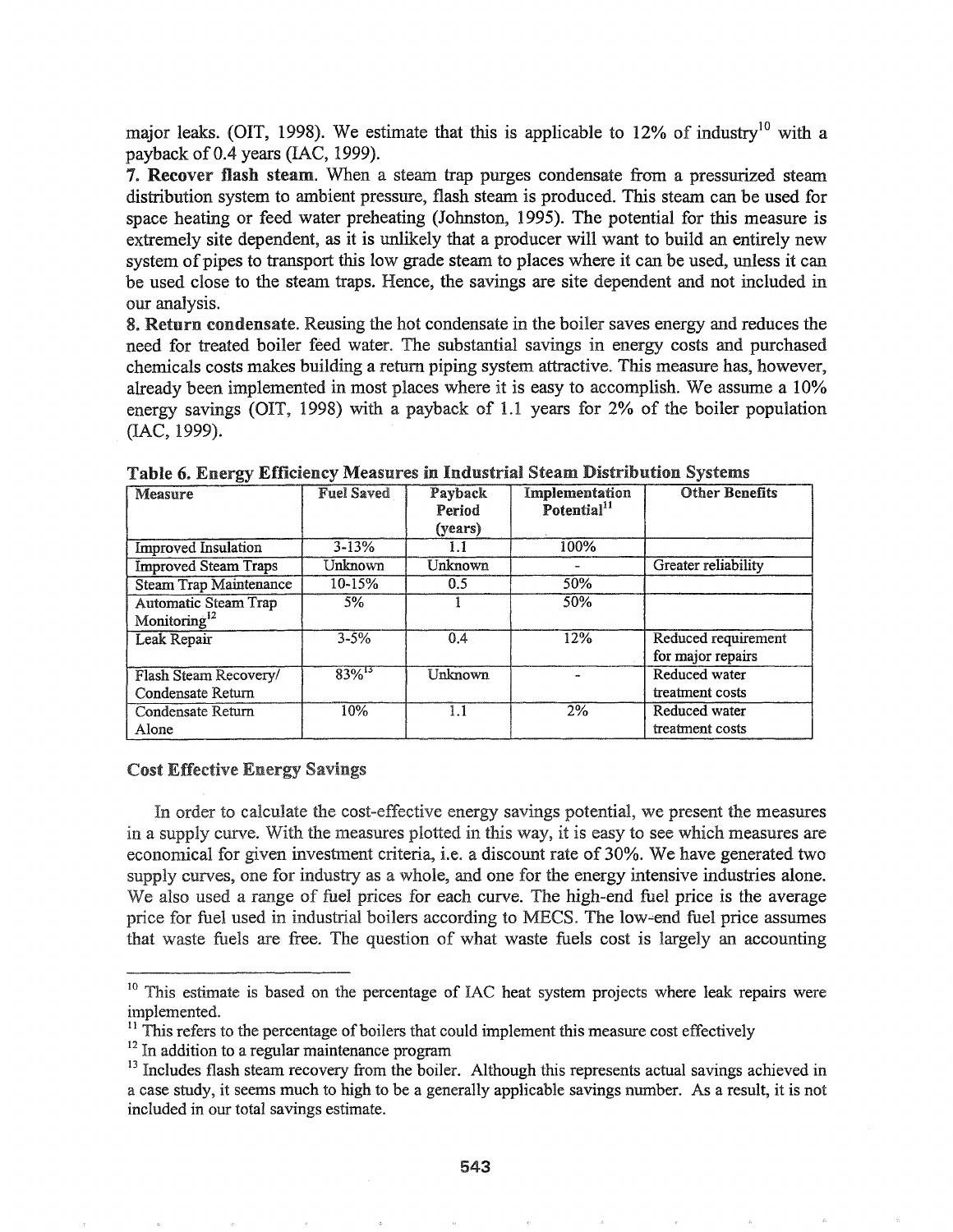question since the industry has to purchase the precursor to the waste fuel anyway. Since determining the cost of processing waste fuel could be subject of a separate study, we have chosen to use the high and low range of possible average fuel prices to evaluate the potential for energy-efficiency improvement. Figure 2 and Table 7 demonstrate that a substantial economic potential for energy efficiency improvement exists in US industry, equivalent to 1181-1258 PJ. The savings represent a 19-20% savings in steam system final energy consumption, equivalent to approximately 7% of total industry final energy consumption. The measures would result in carbon dioxide emission reductions of 12.2-13.0 Mtonnes C. In the energy intensive industries alone the savings would result in 10-11 Mtonnes C.



Figure 2. Supply Curve for Energy Efficiency Improvement in U.S. Industry Steam **Systems** 

Table 7. Summary of Energy Efficiency Measures in US Industry Steam Systems

| Measure                           | <b>Energy Savings</b> | CCE    | <b>Payback Period</b> |
|-----------------------------------|-----------------------|--------|-----------------------|
|                                   | (PJ)                  | (S/GJ) | (yr)                  |
| 1 Boiler Maintenance              | 128                   | 0.01   |                       |
| 2 Leak Repair                     | 150                   | 0.26   | 0.4                   |
| 3 Steam Trap Maintenance          | 462                   | 0.36   | 0.5                   |
| 4 Improved Process Control        | 572                   | 0.43   | 0.6                   |
| <b>SICondensate Return</b>        | 584                   | 0.69   | 1.1                   |
| 6 Automatic Steam Trap Monitoring | 729                   | 0.74   | 1.0                   |
| 7 Improved Insulation             | 1181                  | 1.08   | 1.1                   |
| 8 Flue Gas Heat Recovery          | 1233                  | 1.53   | 2.0                   |
| 9Blowdown Steam Recovery          | 1258                  | 1.86   | 2.7                   |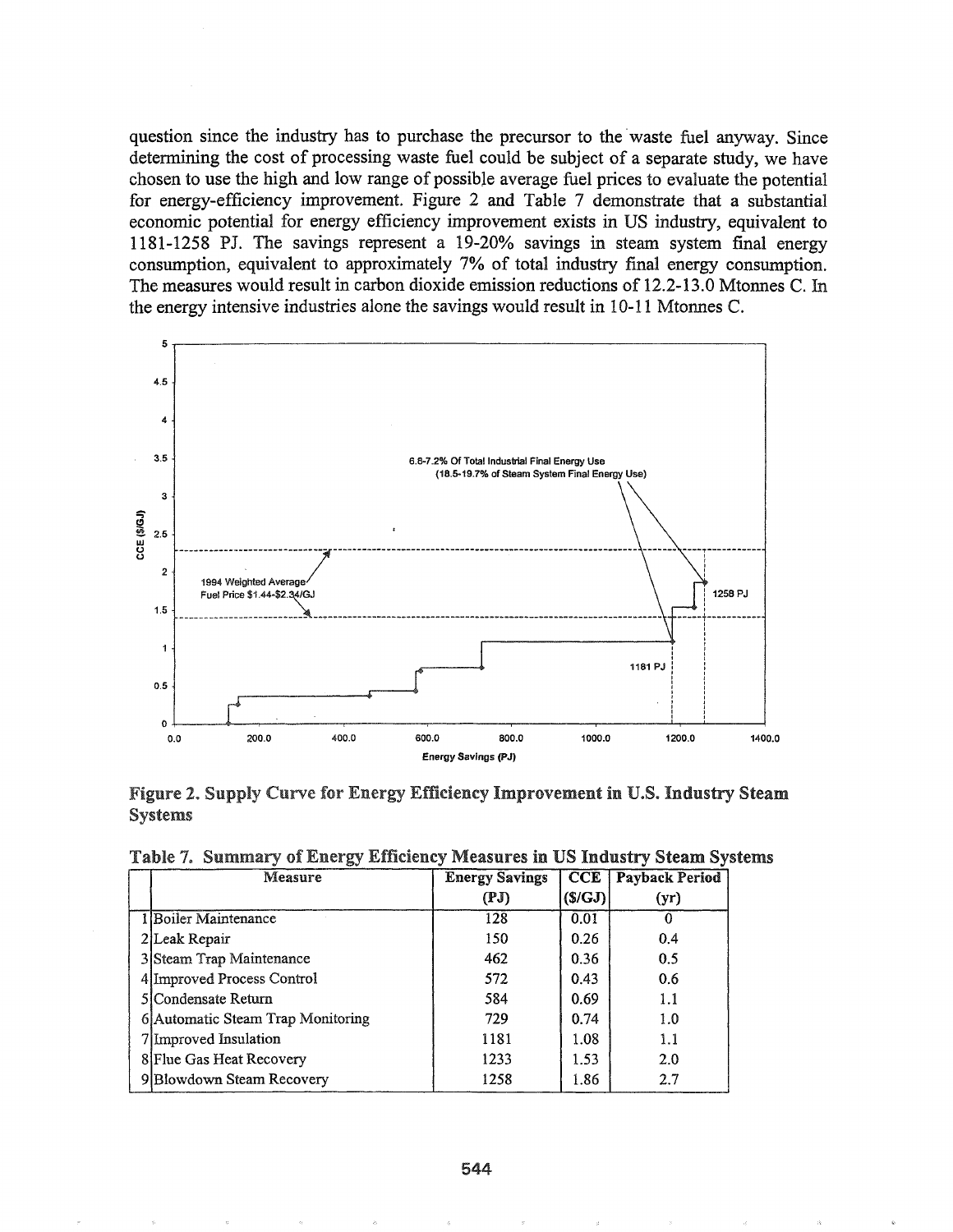## Discussion

Most of the work that has been done so far on industrial boilers has limited itself to recommending technological efficiency improvements for individual plants, but does not give an estimate for total potentials, which can be used in strategic planning and policy planning. Our paper focuses on the latter.

The source of energy consumption data, MECS, is a reliable source of data but has several shortcomings. It does not include fuel input, steam output, or heat demand on steam systems. This information would be very useful in calculating efficiencies for steam production and consumption. While these pieces of infonnation are available from other sources, there is too wide a variation between sources of boiler data to make comparisons between two sources meaningfuL MECS figures also include fuel use for steam generation from co-generation. While some of the measures in the boiler and all the steam distribution measures still apply, this may lead to a lower actual potential for energy efficiency improvement. On the other hand, various other measures have not been included in our analysis, which could lead to a higher potential for energy efficiency improvement in steam systems..

We had to use the efficiencies demonstrated by case studies where technologies were implemented in average plants. While we took care select typical plants for this analysis, it is true that there are variations from plant to plant which may impact the energy saved.. For example, the estimates for applicability and costs were often based on the results of the IAC database. The IAC database contains thousands of energy audits of medium and small enterprises. However, large plants may be more efficient than the sites typically found in the IAC database. However, even audits of specific large facilities (e.g. as part of the US DOE Best Practices program) often find potentials comparable to those we identified.

Finally, there is still a large potential for energy savings in steam systems through the use of process integration. Pinch analysis and other methods can help to identify large savings, as evidenced by many case-studies and plant analyses. Pinch analysis carefully matches heat and cooling demand within a plant, but is necessarily very site dependent. Without detailed studies of where pinch analysis could be implemented, it is difficult to estimate the savings. Preferably, any large overhauls in a steam system should be accompanied by a process integration study to find the optimal steam system for a site.

### Conclusion

There is considerable opportunity for energy efficiency improvement in industrial steam systems. We estimate that 1260 PJ of energy could be saved with a payback period of three years or less. The savings represent approximately 19% of final energy use, and 7% of total industry final energy use. These savings represent a substantial reduction in carbon dioxide emissions, i.e. 13 MtC, or 5% of industry's emissions. Our research suggests that even a proactive maintenance program can save considerable amounts of energy. The application of good heat integration, and automated computer control are also major areas where energy can be saved.

Acknowledgements. This work was supported by the Climate Protection Division, Office of Air and Radiation, U.S. Environmental Protection Agency through the U.S. Department of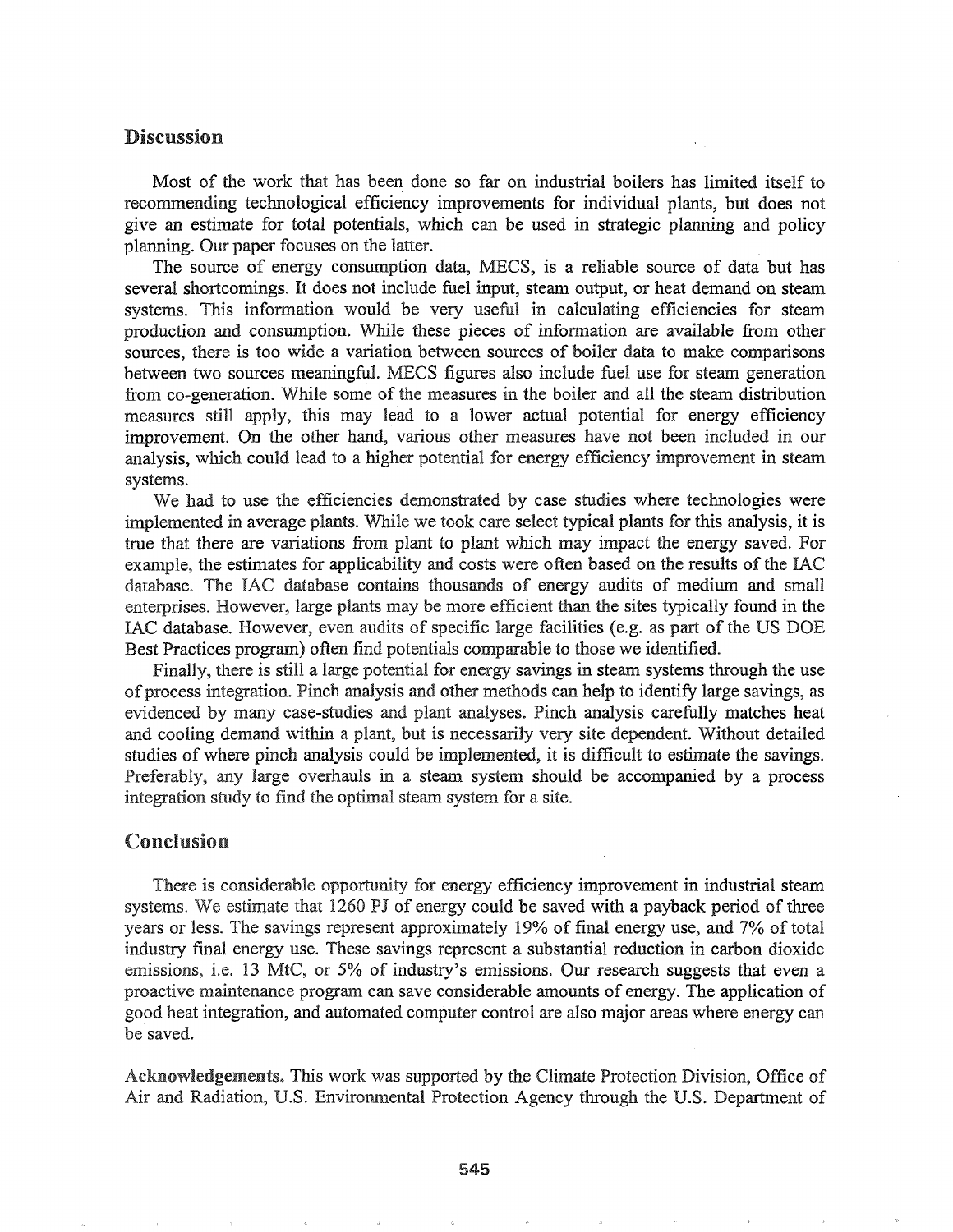Energy under Contract No. DE-AC03-76SF00098. We are thankful to many people who have been very helpful in the data collection and review of earlier versions of this report.

### **References**

Alesson, T. 1995. "All Steam Traps Are Not Equal." *Hydrocarbon Processing* 74.

- Baen, P.R. and R.E. Barth. 1994. "Insulate Heat Tracing Systems Correctly." Chemical Engineering Progress, September, pp.41-46.
- Bloss, D., R. Bockwinkel, and N. Rivers, 1997. "Capturing Energy Savings with Steam Traps." Proc. 1997 ACEEE Summer Study on Energy Efficiency in Industry, ACEEE. Washington DC.
- Caffal, C. 1995. "Energy Management in Industry." CADDET, Sittard, The Netherlands.
- Council of Industrial Boiler Owners (CIBO). 1998. Personal Communication
- Energy Information Administration (EIA). 1997. "1994 Manufacturing Energy Consumption Survey," US Government Printing Office, Washington DC.
- Ganapathy, V. 1994. "Understand Steam Generator Performance." Chemical Engineering Progress
- Ganapathy, V. 1995. "Recover Heat from Waste Incineration." *Hydrocarbon Processing* 74
- Garcia-Borras, T. 1998. "Improving Boilers and Furnaces." Chemical Engineering, January, pp.127-131.
- Gas Research Institute (GRI). 1996. "Analysis of the Industrial Boiler Population" Prepared by Environmental Energy Analysis, Inc.
- Industrial Assessment Center. 1999. "Industrial Assessment Center Database." http://oipea-www.rutgers.edu/site\_docs/dbase.html
- Johnston, B., 1995. "5 Ways to Greener Steam." The Chemical Engineer 594 (August) pp.24-27.
- Jones, T. 1997. "Steam Partnership: Improving Steam Efficiency Through Marketplace Partnerships." Proc. 1997 ACEEE Summer Study on Energy Efficiency in Industry, ACEEE, Washington DC.

Office of Industrial Technologies. 1998. Steam Challenge. http://www.oit.doe.gov/steam/